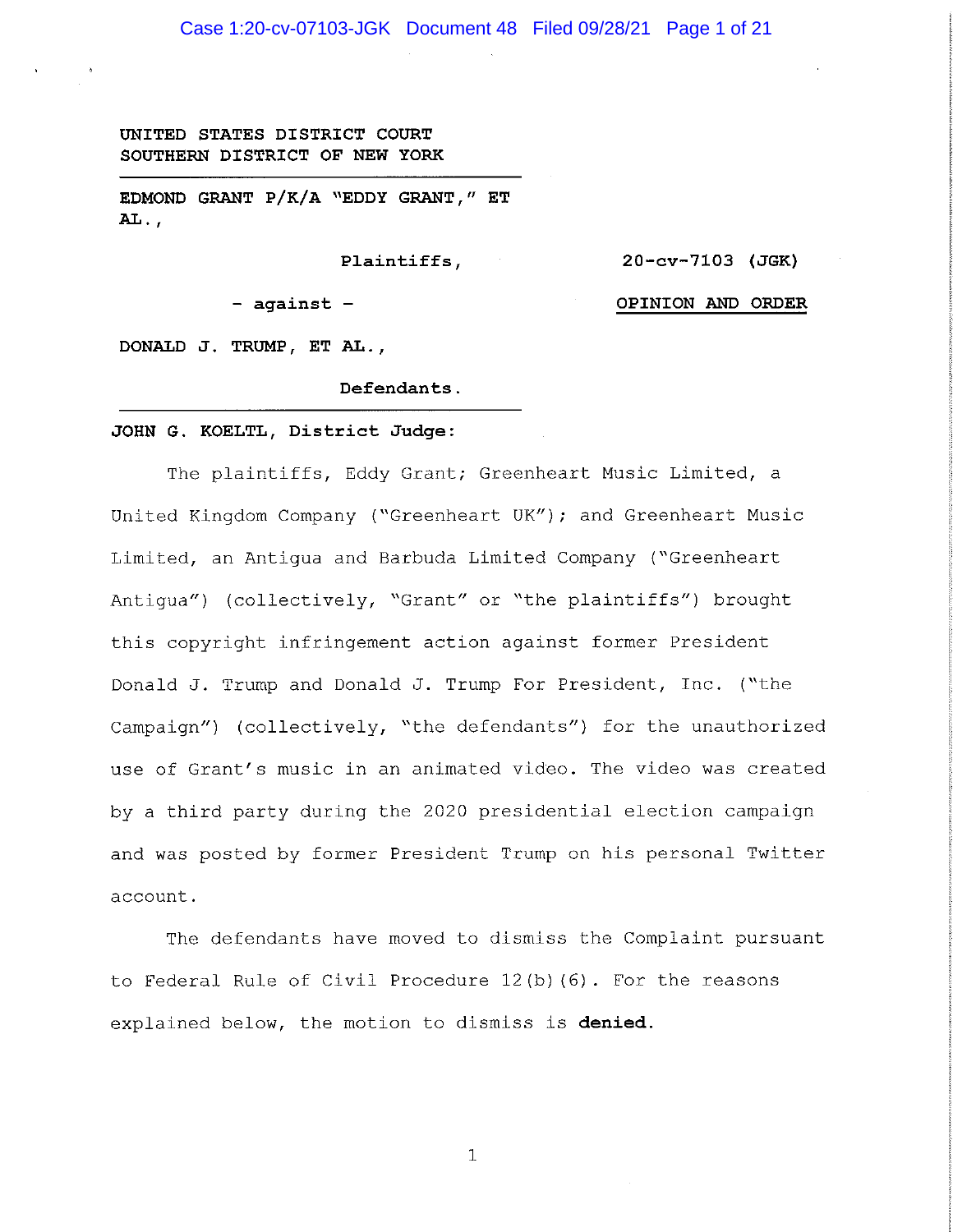#### I.

The following factual allegations are based on the Complaint, and are accepted as true for purposes of this motion to dismiss. Grant is a musician, songwriter, and the sole owner of Greenheart UK and Greenheart Antigua. Compl. 11 10, 19. The song at issue in this case is "Electric Avenue," which was written, recorded, and produced by Grant. Compl. 1 20. Electric Avenue was originally released in 1983. Compl. 1 25. The song spent five weeks at number two on Billboard Magazine's Top 100 Chart, and was certified platinum by the Recording Industry Association of America. Id.

Grant assigned all of his rights and interests in the musical composition and sound recording that comprise Electric Avenue to Greenheart Antiqua in or about 1983. Compl.  $\text{\textsterling}$  13. Greenheart UK is an affiliated company and licensing agent of Greenheart Antigua with respect to Grant's musical works, including Electric Avenue. Compl. 114. The plaintiffs collectively are the beneficial owners of the performing arts copyright in the composition, and Greenheart UK is the beneficial owner of the sound recording copyright in the recording. Compl. II 22-23, 31. Grant alleges that both copyrights are valid and subsisting. Compl. II 24, 33.

On August 12, 2020, at or about 9:35 p.m., former President Trump published a Tweet from his personal Twitter account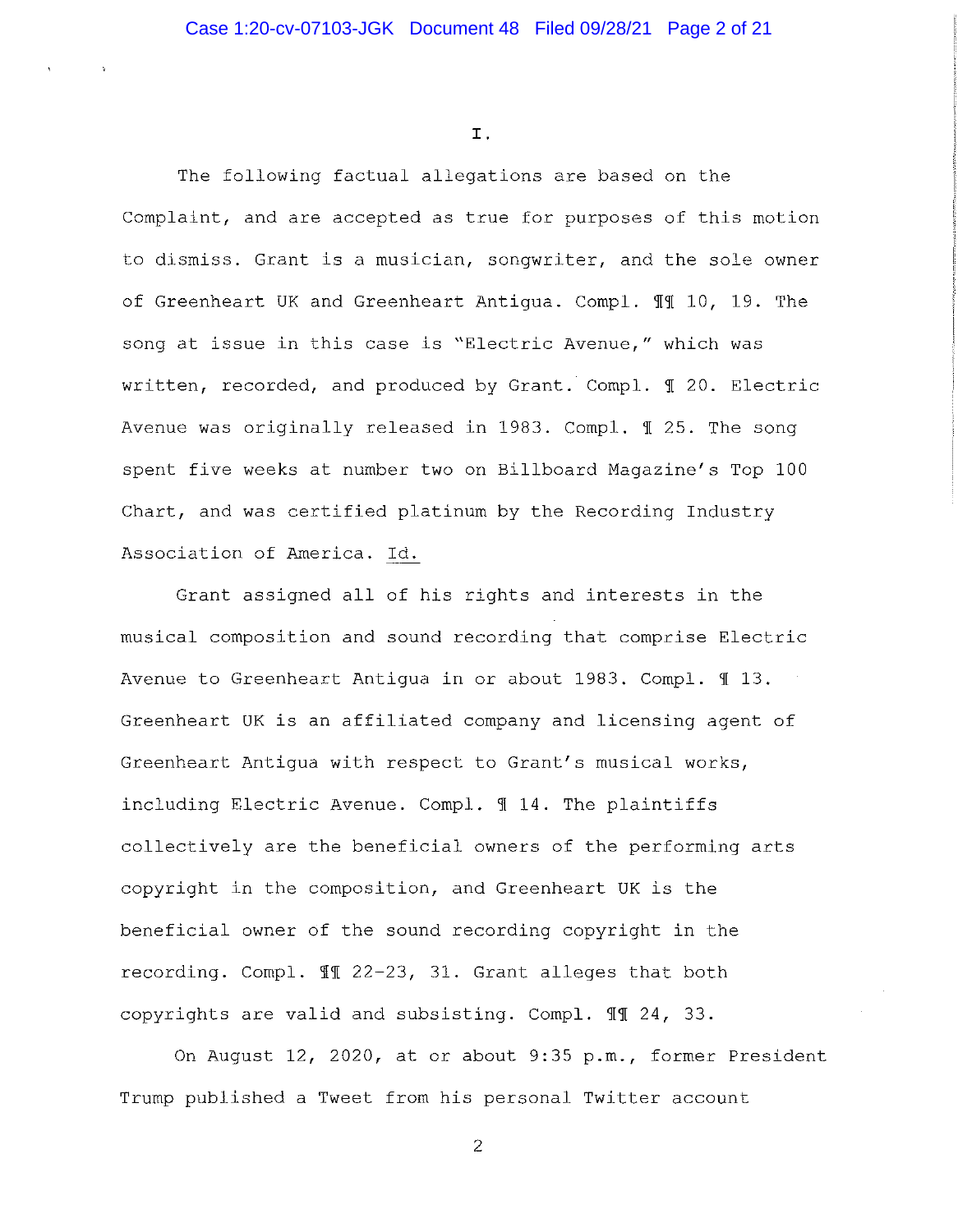containing a fifty-five-second animated video. Compl. ¶ 35. The video endorsed former President Trump's 2020 presidential reelection campaign and sought to denigrate the Democratic Party's 2020 presidential nominee, now-President Joseph R. Eiden. Compl. 11 36-37. The video begins with a depiction of a high-speed red train bearing the words "Trump Pence KAG [Keep America Great] 2020." Compl. 1 38; Ex. 2 to Saunders Decl. (copy of the video). After the red train passes, the beginning of Electric Avenue can be heard clearly, along with an excerpt of a speech by President Eiden. Around the same time, a slow-moving handcar, operated by an animated likeness of President Biden, comes into view bearing the words "Eiden President: Your Hair Smells Terrific." Id. The video-in particular the contrast between the trains and the unflattering nature of the excerpted language from President Eiden~appears intended to criticize President Eiden and depict the strength of former President Trump's campaign. Grant's song can be heard beginning at around the fifteen-second mark of the video, and continues through the duration of the fifty-five second video. Compl. 1 39.

Grant alleges that the Campaign provided former President Trump with the animated video or otherwise contributed to the creation, production, and distribution of the video. Compl.  $\mathbb I$ 41. As of September 1, 2020, the video had been viewed more than 13.7 million times; the Tweet containing the video had been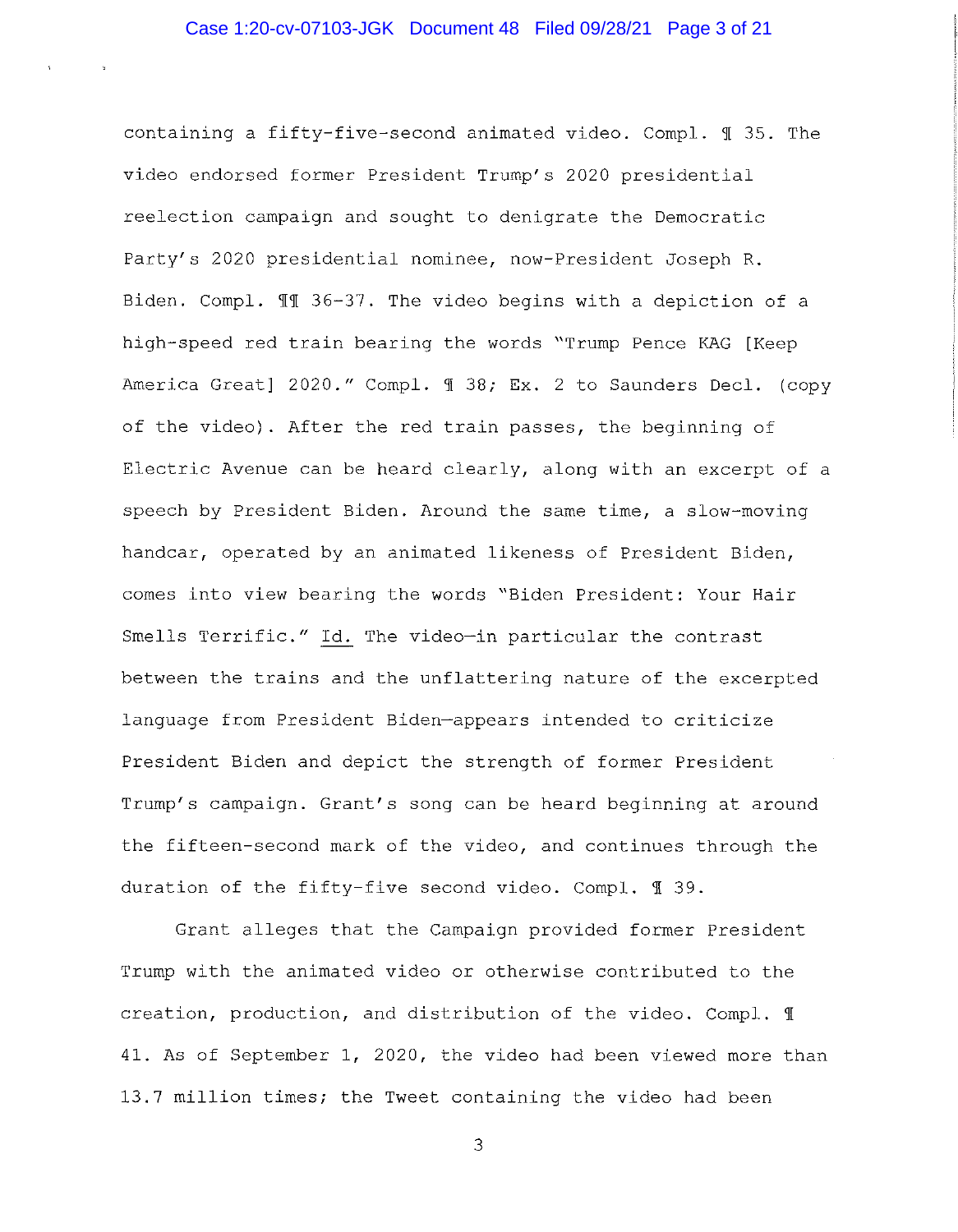"liked" more than 350,000 times, re-Tweeted more than 139,000 times, and had received nearly 50,000 comments. Compl. II 43-44.

The defendants did not receive a license or Grant's permission to use the song in connection with the animated video. Compl. 1 46. In fact, one day after the Tweet was published, Grant advised the defendants by letter about the defendants' perceived unauthorized use of Grant's copyrights, and demanded that the defendants cease and desist from further infringing conduct. Compl. Ex. C.

The Court has reviewed the video at issue and listened to the copyrighted song. These materials can be considered in deciding the defendants' motion to dismiss because the plaintiffs' Complaint incorporates them by reference, and because the plaintiffs rely upon the contents of the video and song in bringing this copyright infringement action. See Chambers v. Time Warner, Inc., 282 F.3d 147, 153 (2d Cir. 2002); Peter F. Gaito Architecture, LLC v. Simone Dev. Corp., 602 F.3d 57, 64 (2d Cir. 2010) ("In copyright infringement actions, the works themselves supersede and control contrary descriptions of them, including any contrary allegations, conclusions or descriptions of the works contained in the pleadings.").<sup>1</sup>

**<sup>1</sup> Unless otherwise noted, this Opinion and Order omits all alterations, citations, footnotes, and internal quotation marks in quoted text.**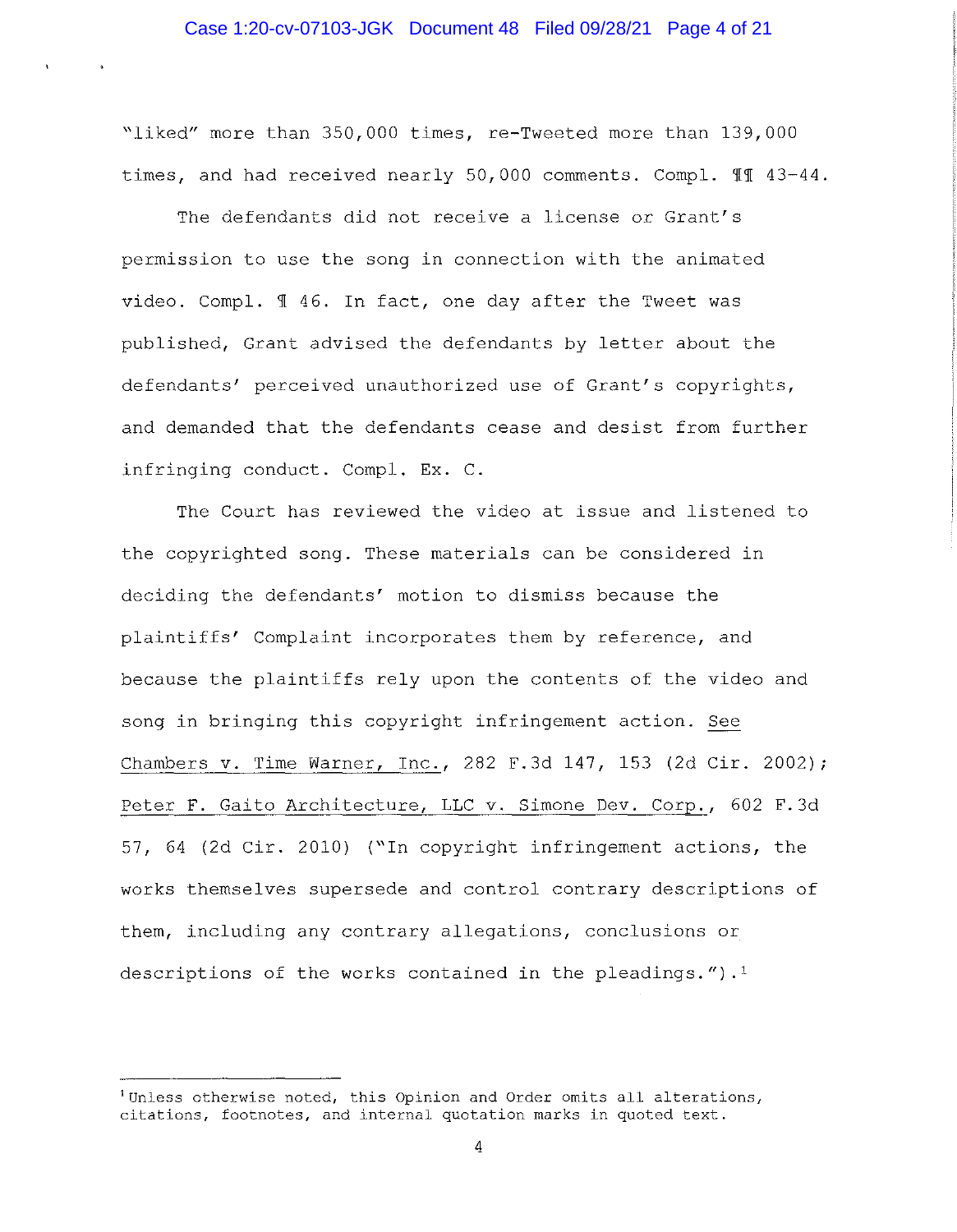II.

In deciding a motion to dismiss pursuant to Rule 12(b) (6), the allegations in the complaint are accepted as true, and all reasonable inferences must be drawn in the plaintiff's favor. See McCarthy v. Dun & Bradstreet Corp., 482 F.3d 184, 191 (2d Cir. 2007). The court's function on a motion to dismiss is "not to weigh the evidence that might be presented at a trial but merely to determine whether the complaint itself is legally sufficient." Goldman v. Belden, 754 F.2d 1059, 1067 (2d Cir. 1985). The court should not dismiss the complaint if the plaintiff's complaint includes "enough facts to state a claim to relief that is plausible on its face." Bell Atl. Corp. v. Twombly, 550 U.S. 544, 570 (2007). "A claim has facial plausibility when the plaintiff pleads factual content that allows the court to draw the reasonable inference that the defendant is liable for the misconduct alleged." Ashcroft v. Iqbal, 556 U.S. 662, 678 (2009).

The defendants argue that the animated video's use of Electric Avenue was a fair use. Under the Copyright Act of 1976, fair use is a complete defense to a claim of copyright infringement. See 17 U.S.C. § 107. "The fair-use doctrine seeks to strike a balance between an artist's intellectual property rights to the fruits of her own creative labor, including the right to license and develop (or refrain from licensing or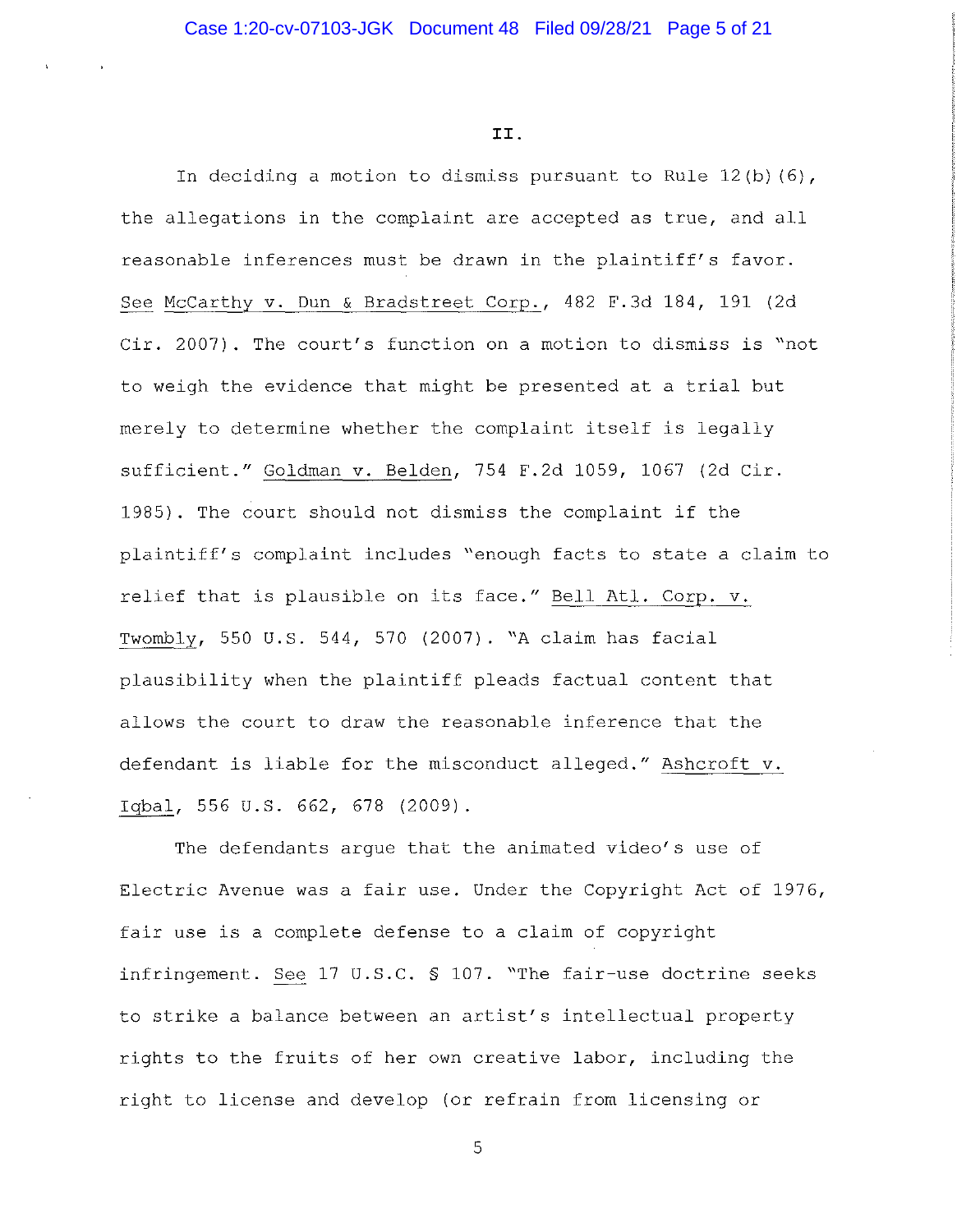# Case 1:20-cv-07103-JGK Document 48 Filed 09/28/21 Page 6 of 21

developing) derivative works based on that creative labor, and 'the ability of other authors, artists, and the rest of us to express them- or ourselves by reference to the works of others.'" Andy Warhol Found. for Visual Arts, Inc. v. Goldsmith, No. 19-2420-cv, 2021 WL 3742835, at \*4 (2d Cir. Aug. 24, 2021) (quoting Blanch v. Koons, 467 F.3d 244, 250 (2d Cir. 2006)).

The Copyright Act provides a non-exhaustive list of four factors that courts are to consider in making a fair use determination:

(1) the purpose and character of the use, including whether such use is of a commercial nature or is for nonprofit educational purposes; (2) the nature of the copyrighted work; (3) the amount and substantiality of the portion used in relation to the copyrighted work as a whole; and (4) the effect of the use upon the potential market for or value of the copyrighted work.

17 U.S.C. § 107. "[F]air use presents a holistic, contextsensitive inquiry 'not to be simplified with bright-line rules. All four statutory factors are to be explored, and the results weighed together, in light of the purposes of copyright.'" Andy Warhol Found., 2021 WL 3742835, at \*5 (quoting Campbell v. Acuff-Rose Music, Inc., 510 U.S. 569, 577-78 (1994)).

Fair use presents a mixed question of law and fact, and because fair use is an affirmative defense, the defendants bear the ultimate burden of proving that the fair use factors balance in their favor. See id. at \*4, \*15. Because fair use is a fact-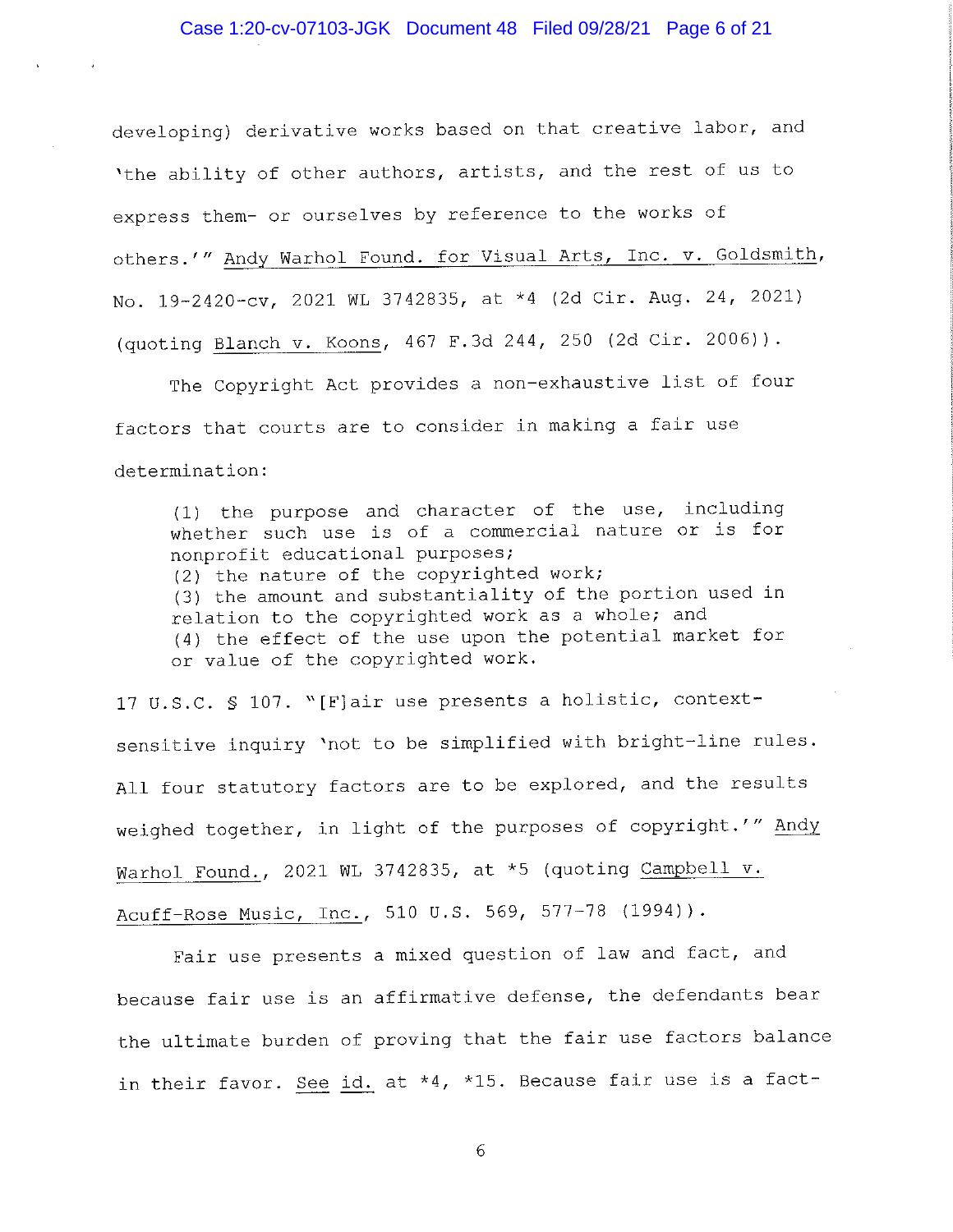intensive inquiry, it is rarely appropriate for a court to make a determination of fair use at the motion to dismiss stage. See Graham v. Prince, 265 F. Supp. 3d 366, 377, 379 (S.D.N.Y. 2017) ("[I]t is conceivable-albeit highly unlikely-that a fair use affirmative defense can be addressed on a motion to dismiss(.]" (citing TCA Television Corp. v. Mccollum, 839 F.3d 168, 178 (2d Cir. 2016))).

#### **III.**

#### A. Purpose and Character of the Use

The first fair use factor asks the extent to which the secondary work is "transformative" and whether it is commercial. See Andy Warhol Found., 2021 WL 3742835, at \*5. To determine if the secondary work is transformative, the court asks "whether the new work merely supersedes the objects of the original creation, or instead adds something new, with a further purpose or different character, altering the first with new expression, meaning, or message." Id. (quoting Campbell, 510 U.S. at 579). This inquiry requires the court to examine how the secondary work may "reasonably be perceived." Id. (quoting Cariou v. Prince, 714 F.3d 694, 707 (2d Cir. 2013)). The paradigmatic examples of transformative use enumerated in the Copyright Act involve secondary works that comment on the original work: namely, "criticism, comment, news reporting, teaching ..., scholarship, or research." 17 U.S.C. § 107. However, a secondary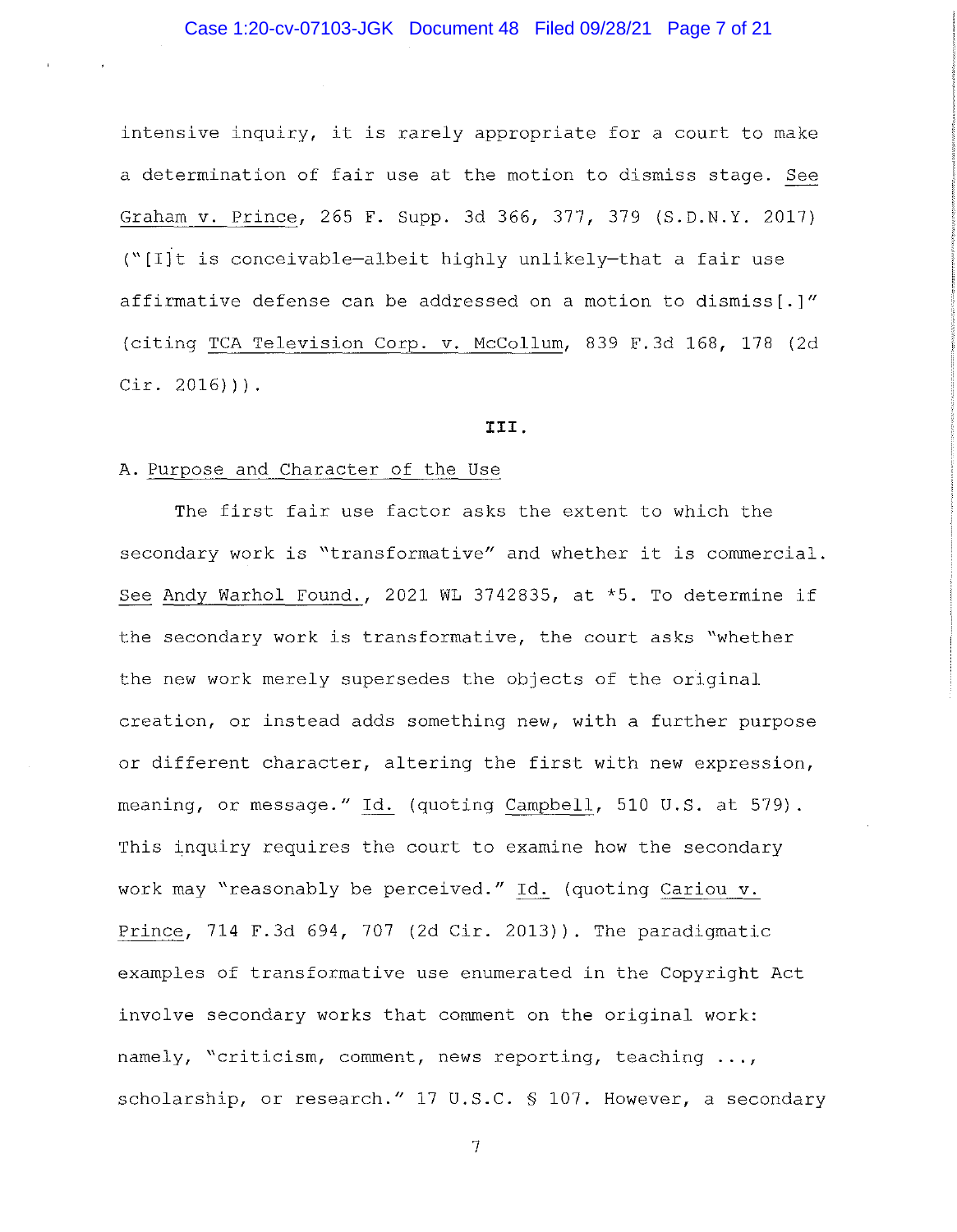work does not need to comment on the original work in order to qualify as fair use. Andy Warhol Found., 2021 WL 3742835, at \*6.

The defendants argue that the video's use of Electric Avenue was transformative as a matter of law because the video and the song serve different purposes. But the defendants' argument misapprehends the focus of the transformative use inquiry. While it is true that the animation is partisan political commentary and the song apparently is not, the inquiry does not focus exclusively on the character of the animation; rather, it focuses on the character of the animation's use of Grant's song. As the Second Circuit Court of Appeals recently stated: "where a secondary work does not obviously comment on or relate back to the original or use the original for a purpose other than that for which it was created, the bare assertion of a 'higher or different artistic use[]' is insufficient to render a work transformative." Id. at \*8 (quoting Rogers v. Koons, 960 F.2d 301, 310 (2d Cir. 1992)). In this case, the video's overarching political purpose does not automatically render its use of any non-political work transformative. See, e.g., Henley v. DeVore, 733 F. Supp. 2d 1144, 1164 (C.D. Cal. 2010) (rejecting fair use defense at the summary judgment stage where creators of political campaign ads rewrote some of the lyrics but appropriated the melody, rhyme scheme, and syntax of two Don Henley songs without permission); Browne v. McCain, 612 F. Supp.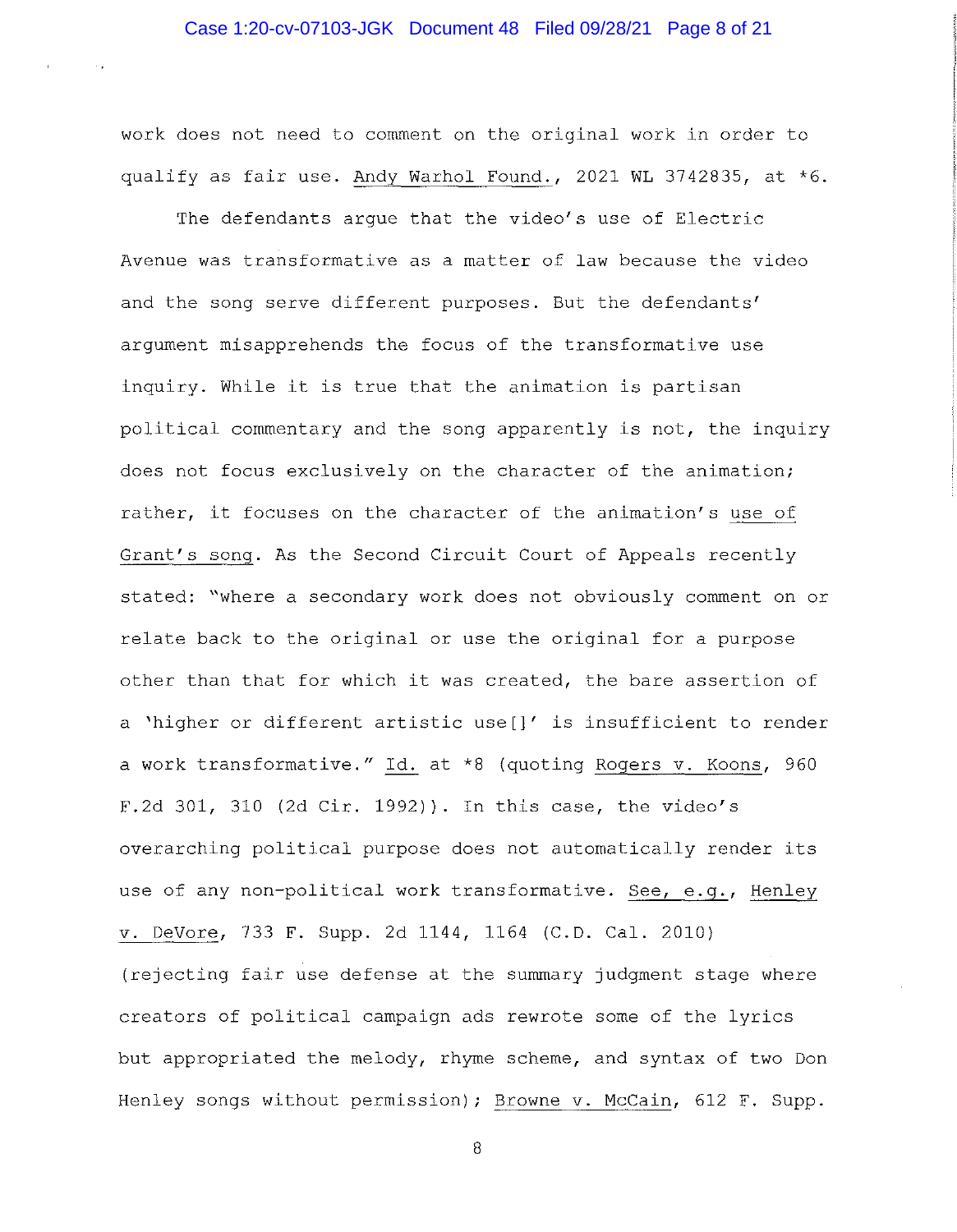2d 1125, 1129-31 (C.D. Cal. 2009) (rejecting fair use defense at the motion to dismiss stage where a political campaign ad featured a Jackson Browne song without permission, even though other audio was played on top of the song).

As to the character of the video's use of Electric Avenue, it is best described as a wholesale copying of music to accompany a political campaign ad. As compared to the uses in Henley, the use here does far less-if anything-to modify the song or to comment on the song or its author. In Henley, the defendants changed some of the lyrics to the copyrighted songs and even provided their own vocals. See 733 F. Supp. 2d at 1148- 49. And because the defendants there used the songs as vehicles for their political messaging, in one instance to poke fun at Henley himself for his political affiliations, the court found that the secondary works were satire and parody, respectively. See id. at 1152, 1163-64. Nonetheless, the court found that the uses were not transformative because they appropriated too much of the songs in relation to any legitimate parodic purpose. Id. at 1163-64.

In this case, the video's creator did not edit the song's lyrics, vocals, or instrumentals at all, and the song is immediately recognizable when it begins playing around the fifteen-second mark of the video, notwithstanding that audio of President Biden's speech can be heard simultaneously. Moreover,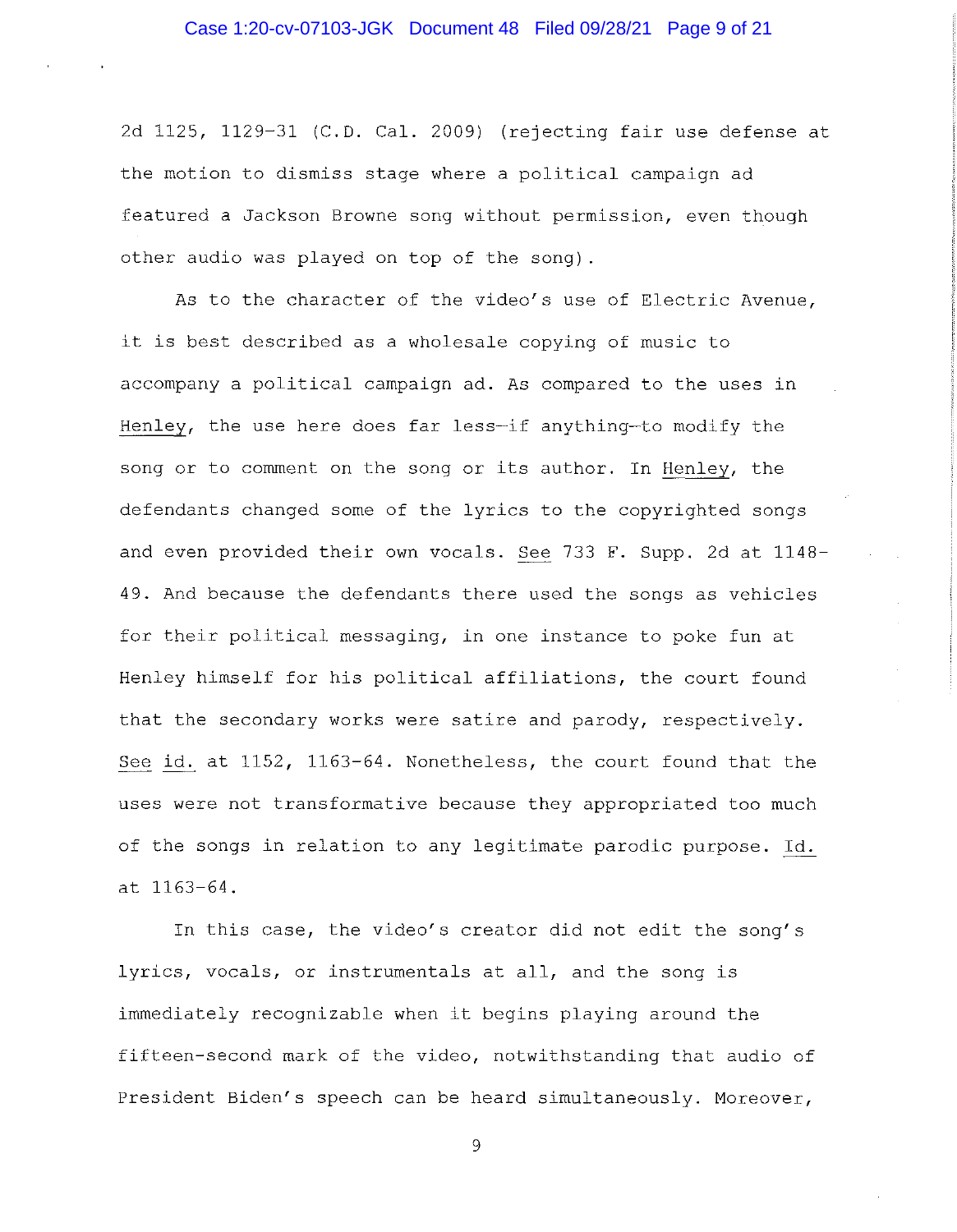the animation does not use Electric Avenue as a vehicle to deliver its satirical message, and it makes no effort to poke fun at the song or Grant. As the Supreme Court has stated:

If . . the commentary has no critical bearing on the substance or style of the original composition, which the alleged infringer merely uses to get attention or to avoid the drudgery in working up something fresh, the claim to fairness in borrowing from another's work diminishes accordingly (if it does not vanish) Parody needs to mimic an original to make its point, and so has some claim to use the creation of its victim's . . . imagination, whereas satire can stand on its own two feet and so requires justification for the very act of borrowing.

Campbell, 510 U.S. at 580-81. The defendants concede that the video here is clearly satire, not a parody of Electric Avenue or Grant, and the defendants have offered no justification for their extensive borrowing. The fact that the video on the whole constitutes political messaging-just as the advertisements did in Henley-does not, by itself, support a finding of transformative use.

This is also far from the situation in Cariou, where most of the copyrighted works that the Second Circuit Court of Appeals found to have been fairly used were "obscured and altered to the point that [they were] barely recognizable." 714 F.3d at 710. The works in Cariou that were found potentially infringing at the summary judgment stage, on the other hand, ~superimposed other elements that did not obscure the original [work,] and . . the original [work] remained . . a major if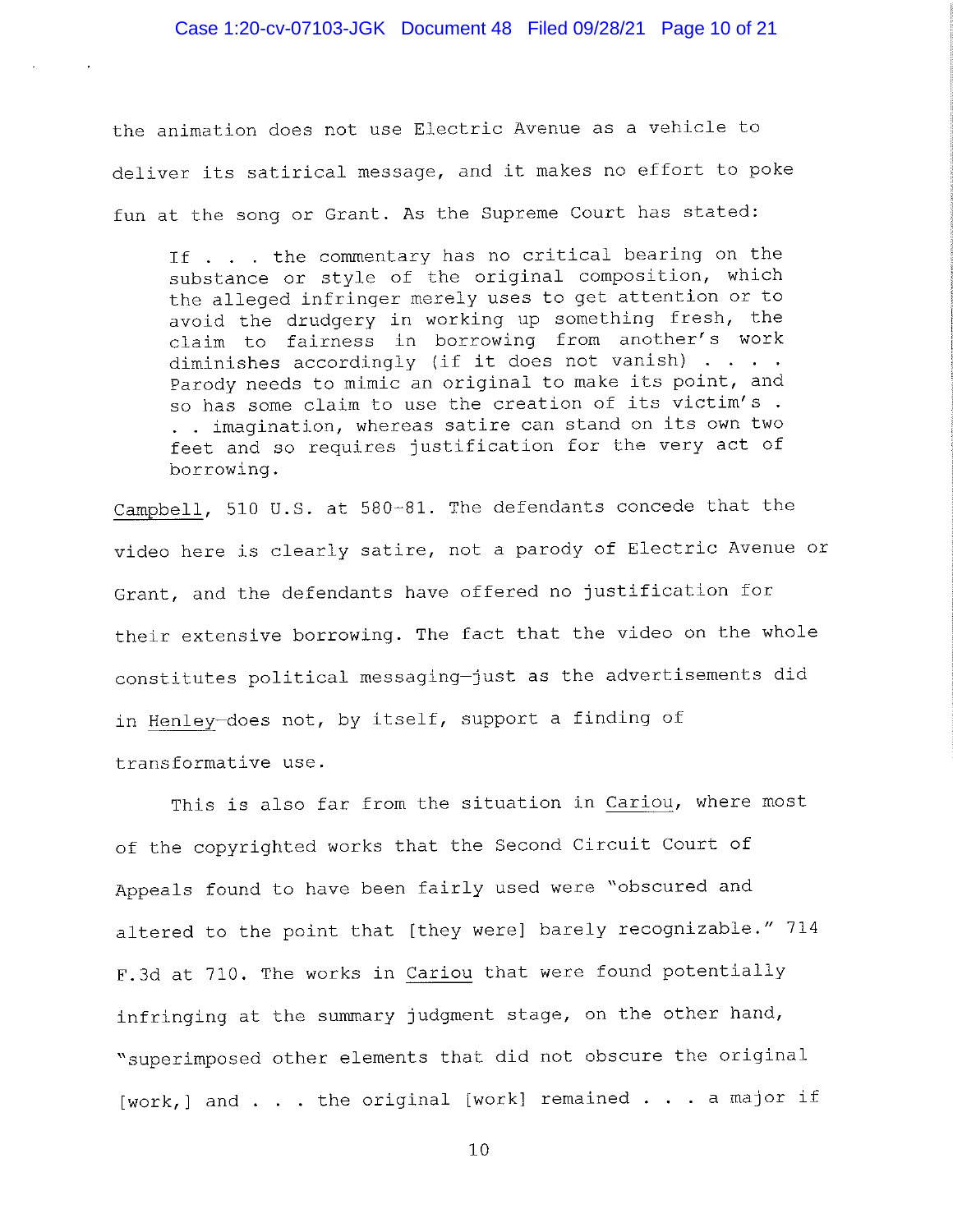## Case 1:20-cv-07103-JGK Document 48 Filed 09/28/21 Page 11 of 21

not dominant component of the impression created by the allegedly infringing work." Andy Warhol Found., 2021 WL 3742835, at \*8 (citing Cariou, 714 F.3d at 710-11). And most recently, in Andy Warhol Found., the Second Circuit Court of Appeals concluded that there was no fair use because the secondary work "retain[ed] the essential elements of the [original work] without significantly adding to or altering those elements." Id. at \*10.

The same is true here. Electric Avenue is not edited at all and is "instantly recognizable," id. at \*13; the additional audio of President Biden's speech does nothing to obscure the song; and the song-which plays for over two-thirds of the duration of the video-is a major component of the impression created by the animation, even though it appears that the video's creator could have chosen nearly any other music to serve the same entertaining purpose. Cf. Kienitz v. Sconnie Nation LLC, 766 F.3d 756, 759 (7th Cir. 2014) ("There's no good reason why defendants should be allowed to appropriate someone else's copyrighted efforts as the starting point in their lampoon, when so many noncopyrighted alternatives . . were available. The fair-use privilege under§ 107 is not designed to protect lazy appropriators."). Accordingly, the defendants cannot show that the video's use of Electric Avenue was transformative as a matter of law.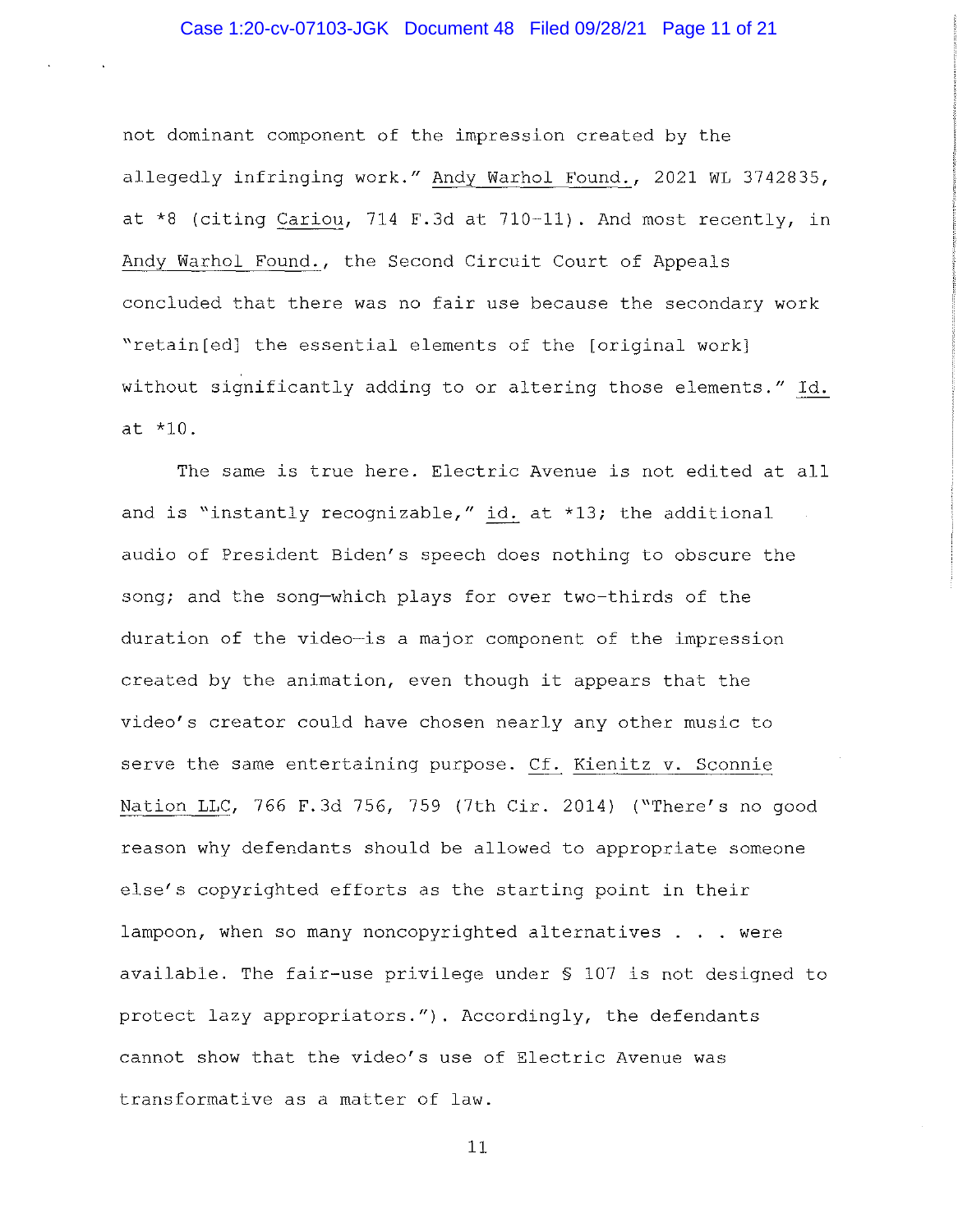The defendants rely heavily on Brown v. Netflix, Inc., 462 F. Supp. 3d 453 (S.D.N.Y. 2020), aff'd, 855 F. App'x 61 (2d Cir. 2021), which found a documentary's unauthorized use of a song to be transformative and fair, but that case is readily distinguishable. The song at issue there (of which only eight seconds could be heard in the documentary) was used as part of the film's "commentary on the burlesque art form and its resurgence in Portland, Oregon." 855 F. App'x at 63. The court of appeals noted that the film "[did] not merely re-broadcast the [burlesque] performances; rather, it combine[d] those performances with cultural commentary on topics such as gender, sexuality, and the artistic process." Id. While documenting one such performance, the film "incidentally capture[d] [a] dancer's use of the Song as brief background accompaniment to her burlesque act." Id. The use here is different in magnitude and kind: the song plays for more than two-thirds of the animation and plays no discernible role in communicating the video's overarching political commentary. In Brown, by contrast, the excerpt of the song was situated within a performance about which the documentary was commenting, and the song could be heard only briefly and in passing. Moreover, the content of the song substantively contributed to the burlesque act. See 462 F. Supp. 3d at 458. The video here does not comment on the song or depend on its content to communicate its message. Therefore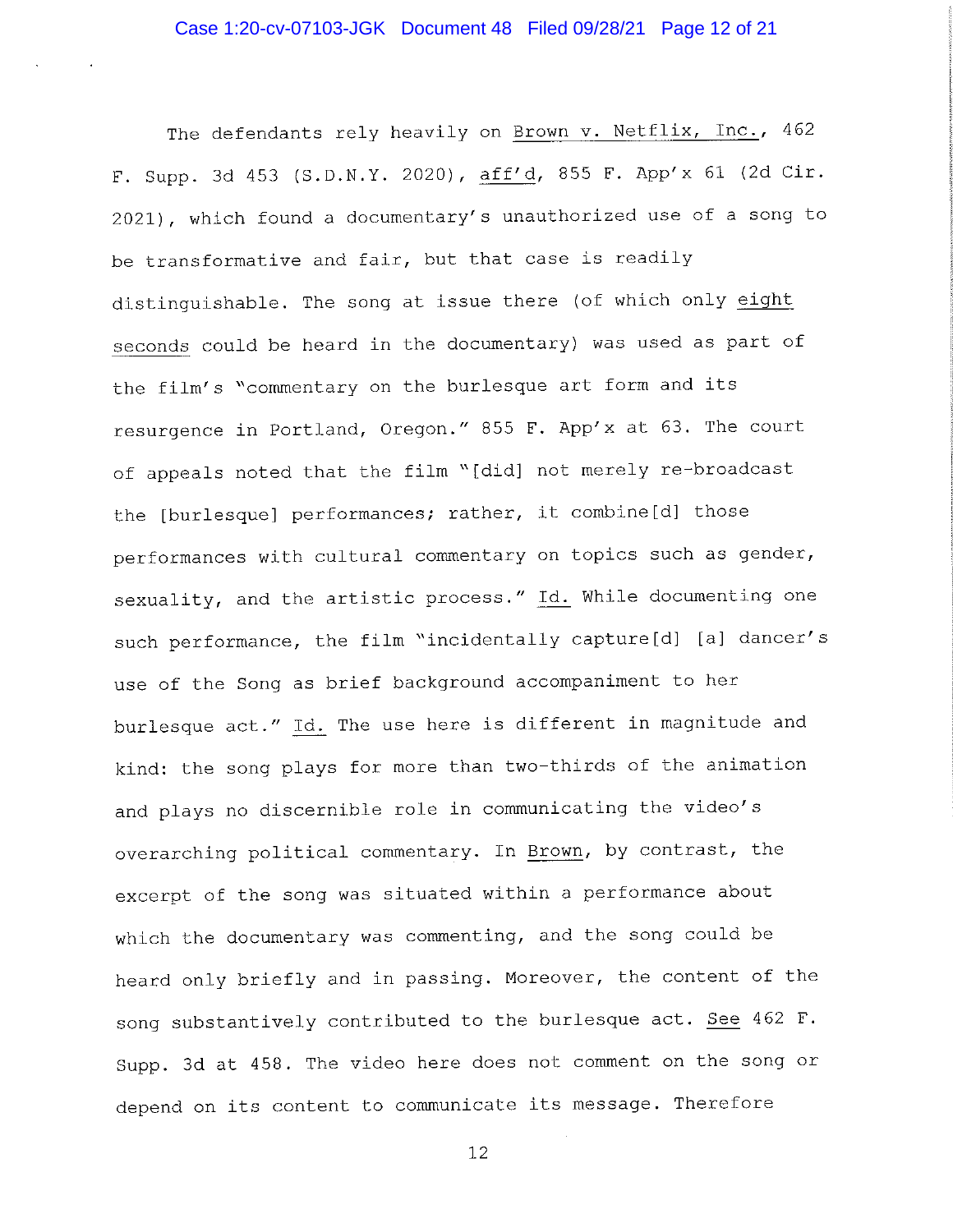## Case 1:20-cv-07103-JGK Document 48 Filed 09/28/21 Page 13 of 21

Brown does not help the defendants establish that the use here was transformative.

The first fair use factor also asks whether the secondary work is commercial. The defendants argue that political uses are by definition not commercial, but that is not so. "The crux of the profit/nonprofit distinction is not whether the sole motive of the use is monetary gain but whether the user stands to profit from exploitation of the copyrighted material without paying the customary price." Harper & Row Publishers, Inc. v. Nation Enters., 471 U.S. 539, 562 (1985). "Monetary gain is not the sole criterion," especially in settings where "profit is ill-measured in dollars." Weissmann v. Freeman, 868 F.2d 1313, 1324 (2d Cir. 1989).

In Henley, the court held that the defendants' political campaign videos were commercial in nature. 733 F. Supp. 2d at 1159. The court stated that the defendants "stood to gain publicity and campaign donations from their use of Henley's music." Id. Thus the court concluded that the defendants "'profited' from their use by gaining an advantage without having to pay customary licensing fees to the Plaintiffs." Id. The court also noted that the defendants had paid licensing fees for the video footage used in one of the works at issue. Id. at 1159 n.12. It is impossible to gauge the financial implications of the defendants' use of the copyrighted materials on a motion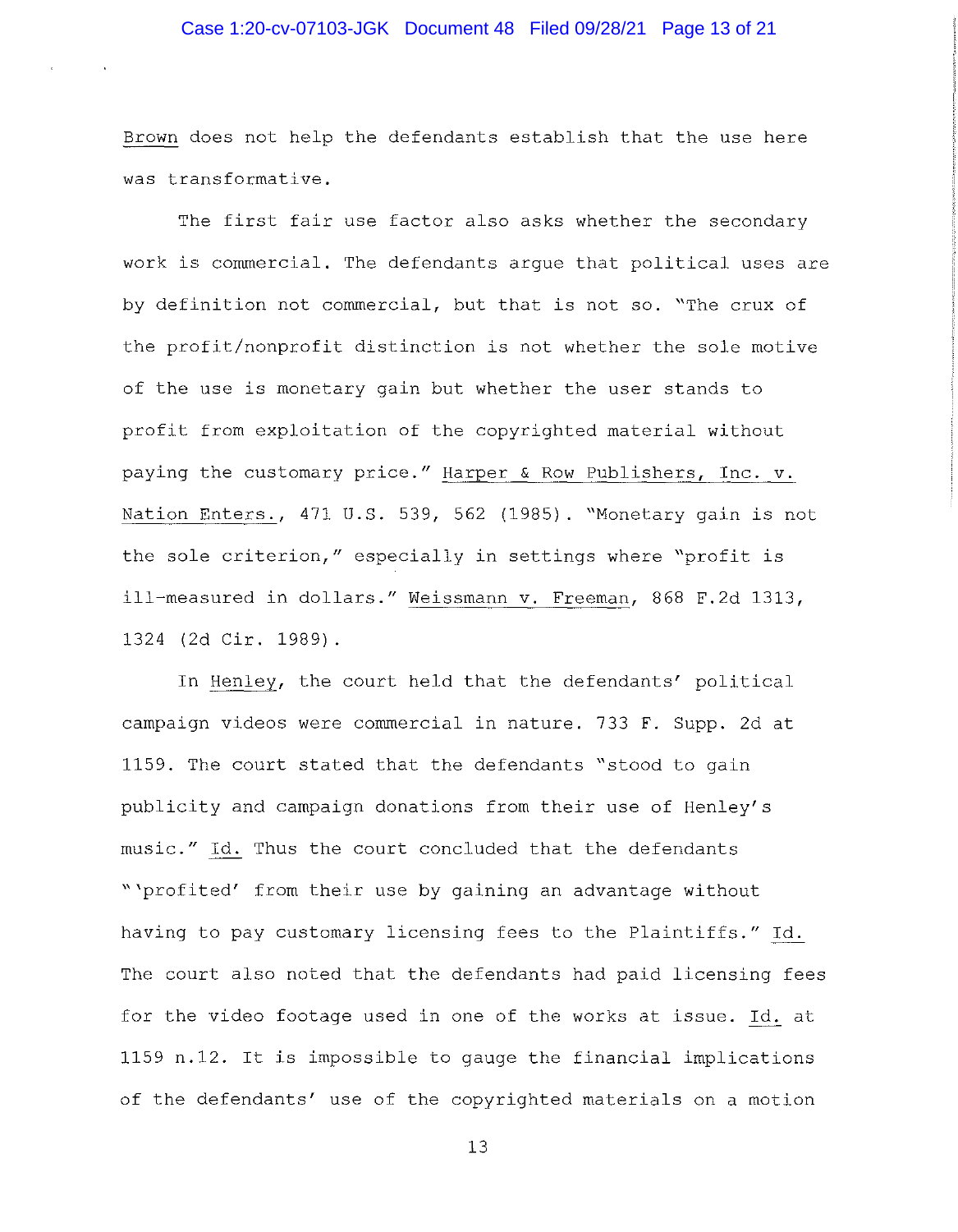to dismiss, but the possibility of commercial advantage cannot be excluded at this point, especially in light of the instruction from the Second Circuit Court of Appeals that "the profit/non-profit distinction is context specific, not dollar dominated." Weissmann, 868 F.2d at 1324; see also Worldwide Church of God v. Phila. Church of God, Inc., 227 F.3d 1110, 1117-18 (9th Cir. 2000) (citing Weissmann and concluding that one church's appropriation of another's copyrighted religious text constituted a commercial use because the infringing church gained an advantage "without having to account to the copyright holder") .

The defendants cite to MasterCard Int'l Inc. v. Nader 2000 Primary Comm., Inc., No. 00-cv-6068, 2004 WL 434404, at \*7-9 (S.D.N.Y. Mar. 8, 2004), where the court held that a political advertisement's parody of a popular MasterCard commercial was a noncommercial use. The Nader court found persuasive the reasoning of another district court case from Ohio, where a political campaign's use of the famous "AFLAC Duck" commercial was found to be noncommercial because the candidate used the original work "as part of his communicative message, in the context of expressing political speech." Id. at \*8 (quoting American Family Life Ins. Co. v. Hagan, 266 F. Supp. 2d 682, 700 (N.D. Ohio 2002)).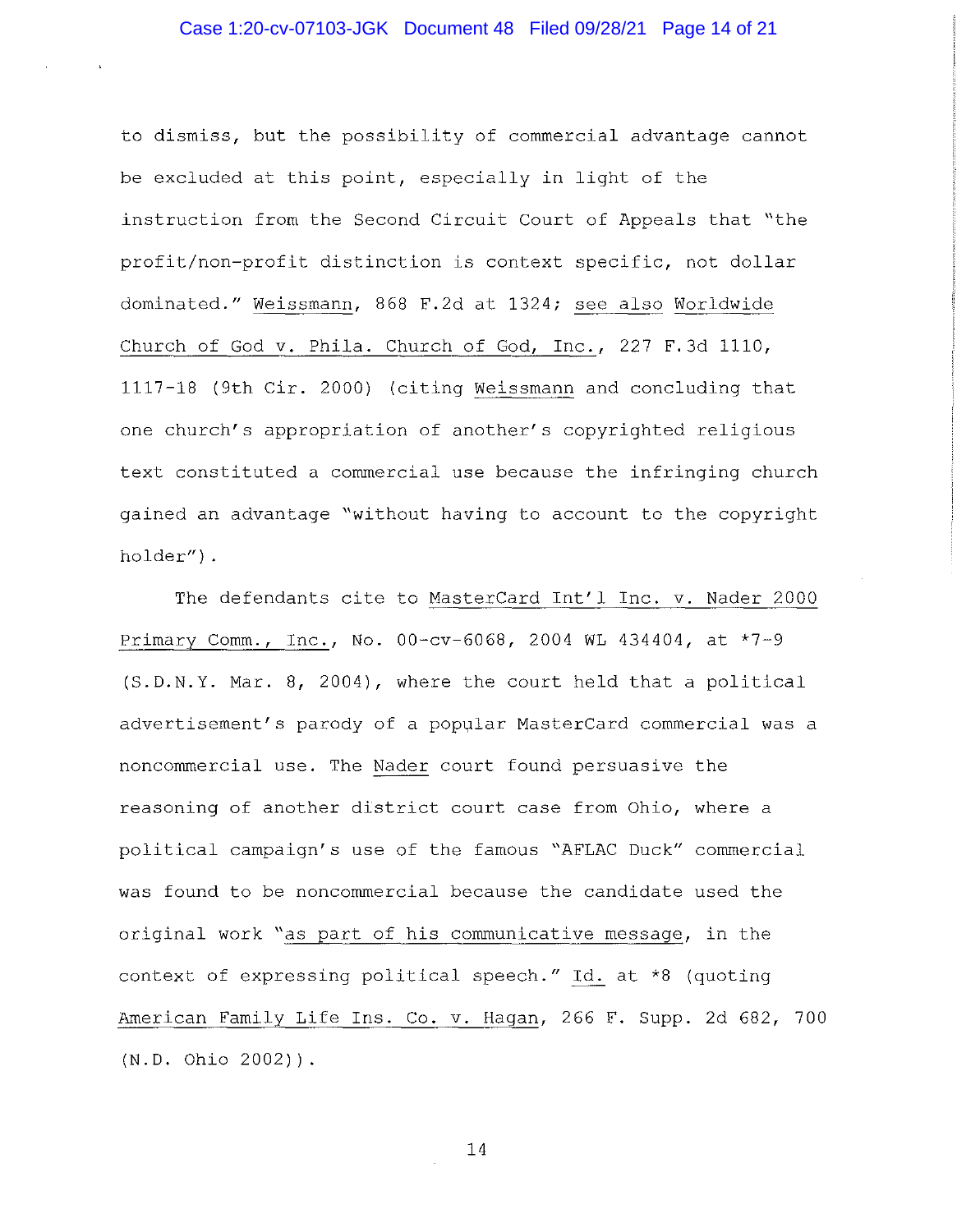The same cannot be said of the use of Electric Avenue here. Nothing about the song was integral to the video's political message, which is conveyed by the animation and the unflattering excerpts of President Biden's speech. Indeed, the defendants explicitly disclaim any overlap between the purposes of the song and the video. See, e.g., ECF No. 19, at 10. Thus the video does not rely on the song to express its political message; rather, the video incorporates music-like many videos do-to make the video more entertaining and memorable. In no sense does the video parody the copyrighted song or use the song for purposes of commentary. Cf. Nader, 2004 WL 434404, at \*12-13. Moreover, there is a well-established market for music licensing, but the defendants sought to gain an advantage by using Grant's popular song without paying Grant the customary licensing fee. Accordingly, the video's use of Electric Avenue appears to be commercial, notwithstanding the video's political purpose. At the very least, the defendants have failed to show that the use was noncommercial as a matter of law.

Because the use was not transformative and appears at this stage to have been commercial, the first fair use factor favors the plaintiffs.

# B. Nature of the Copyrighted Work

The second fair use factor "directs courts to consider the nature of the copyrighted work, including (1) whether it is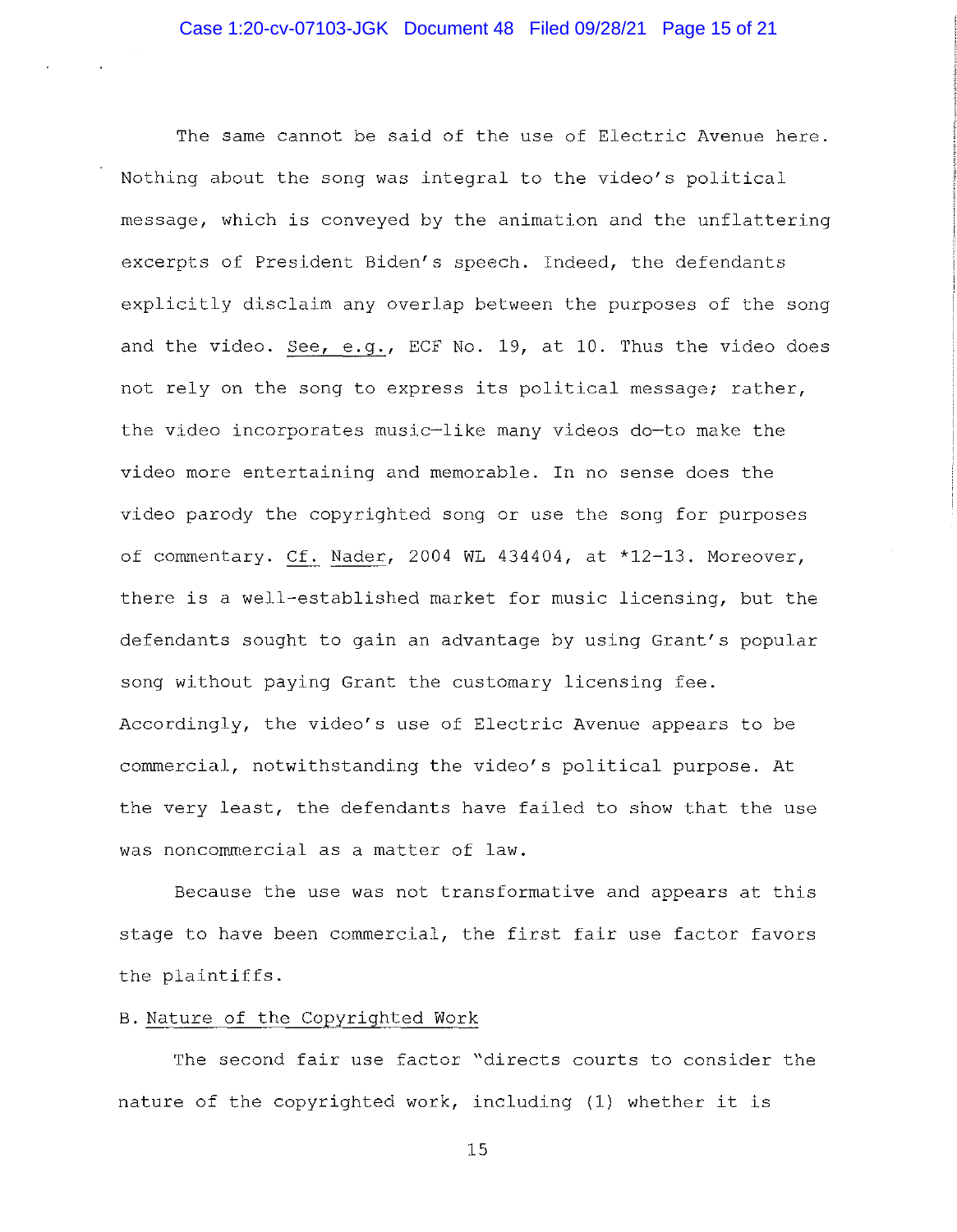## Case 1:20-cv-07103-JGK Document 48 Filed 09/28/21 Page 16 of 21

'expressive or creative or more factual, with a greater leeway being allowed to a claim of fair use where the work is factual or informational, and (2) whether the work is published or unpublished, with the scope of fair use involving unpublished works being considerably narrower.'" Andy Warhol Found., 2021 WL 3742835, at \*11 (quoting Blanch, 467 F.3d at 256).

As to the first consideration, it is clear that Electric Avenue is a creative work and therefore is "closer to the core of intended copyright protection." Campbell, 510 U.S. at 586; see also Henley, 733 F. Supp. 2d at 1160. As to the second consideration, there is no dispute that Electric Avenue is published and publicly available. And while a finding that the original work is unpublished cuts against fair use, "the converse is not necessarily true"-"the fact that a work is published does not mean that the scope of fair use is per se broader." Dr. Seuss Enters., L.P. v. ComicMix LLC, 983 F.3d 443, 456 (9th Cir. 2020) (quoting 4 William F. Patry, Patry on Copyright§ 10:139.30 (2020)), cert. denied, 2021 WL 2519166 (2021).

Accordingly, because the first consideration of this factor cuts in favor of the plaintiffs and the second consideration is neutral, the nature of the song favors the plaintiffs. However, this factor is assigned limited weight in the overall fair use determination. See, e.g., Authors Guild v. Google, Inc., 804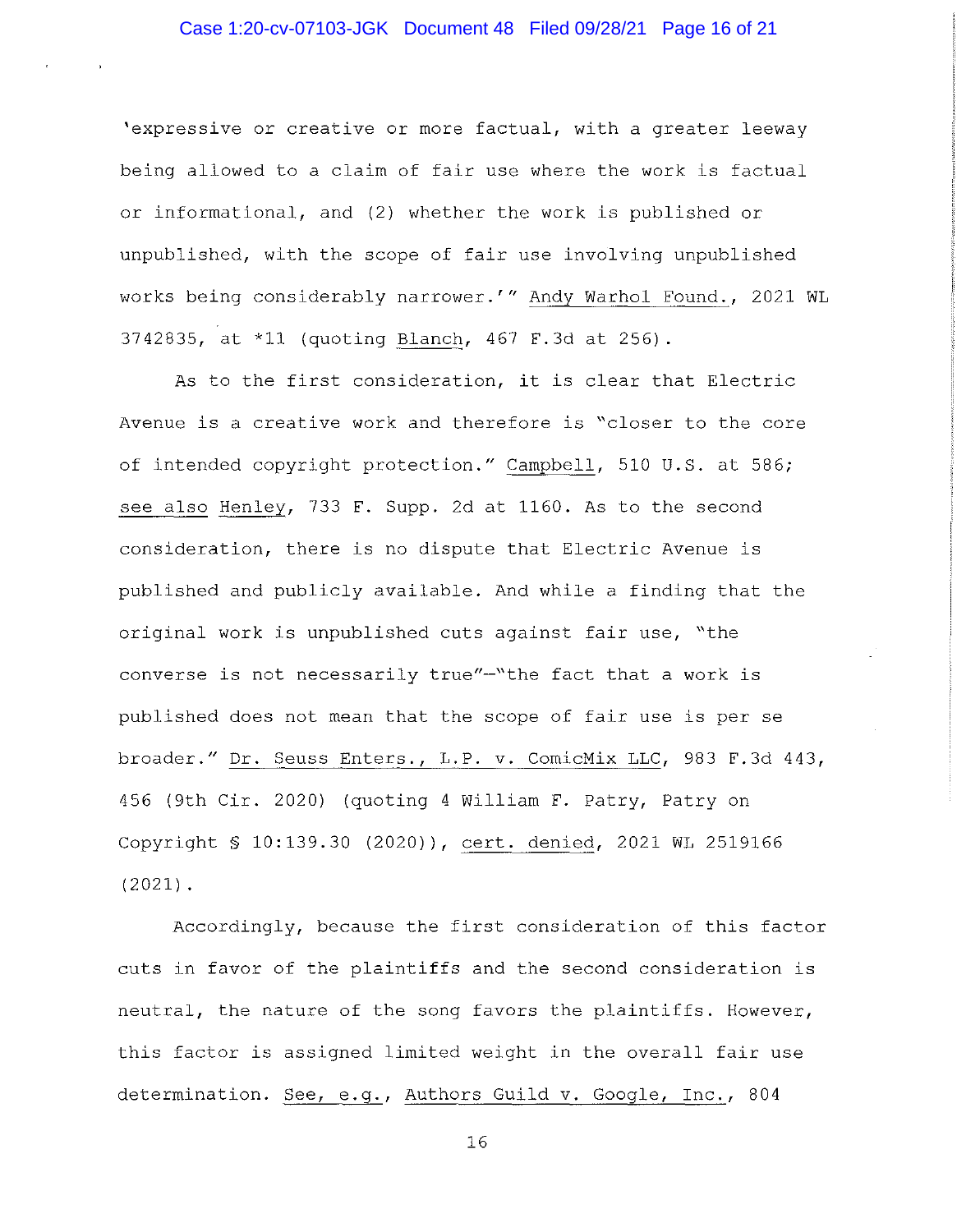F.3d 202, 220 (2d Cir. 2015) ("The second factor has rarely played a significant role in the determination of a fair use dispute. $f$ ).

### C. Amount and Substantiality of the Use

The third fair use factor considers "the amount and substantiality of the portion used in relation to the copyrighted work as a whole."  $17$  U.S.C. § 107(3). "In assessing this factor, [the court] consider[s] not only the quantity of the materials used but also their quality and importance in relation to the original work." Andy Warhol Found., 2021 WL 3742835, at \*12. All of these considerations favor the plaintiffs. The introductory portion of the song that is used in the animation is immediately recognizable. The excerpted portion of the song also includes the chorus, which repeats six times during the song, comprises the majority of the song's lyrics, and is of central importance to the original work. Moreover, while the excerpted forty seconds of the song make up only 17.5% of the song's total length, the song plays for 72.7% of the animation's duration. "The ultimate question under this factor is whether 'the quantity and value of the materials used are reasonable in relation to the purpose of the copying.'" Id. (quoting Campbell, 510 U.S. at 586). That is plainly not the case here. The song plays for the majority of the animation; the excerpt is of central importance to the original work; and the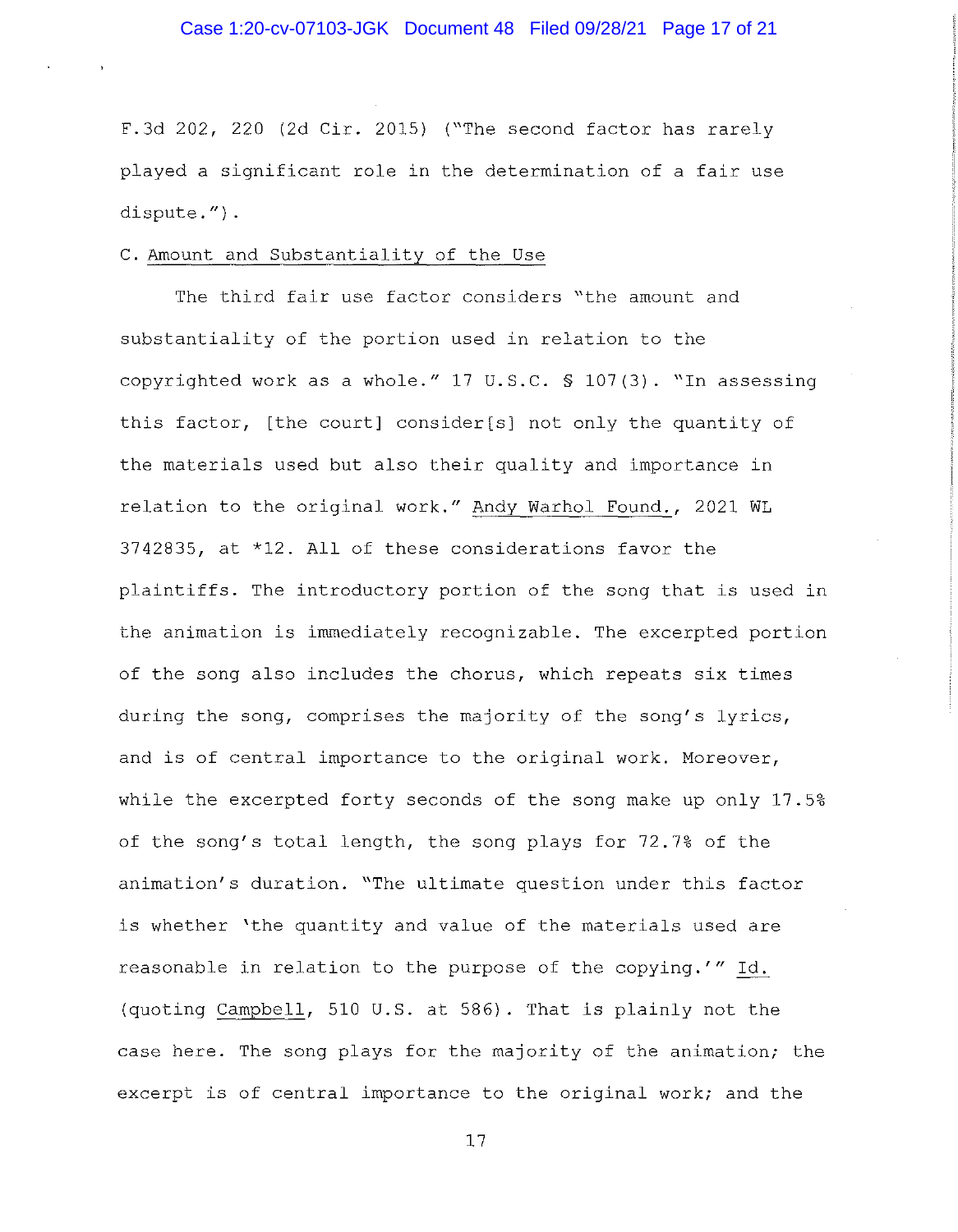## Case 1:20-cv-07103-JGK Document 48 Filed 09/28/21 Page 18 of 21

defendants have not articulated any purpose for the copying. Accordingly, this factor favors Grant.

### D. Effect of the Use on the Market for the Original

The fourth and final fair use factor asks "whether, if the challenged use becomes widespread, it will adversely affect the potential market for the copyrighted work. Analysis of this factor requires [the court] to balance the benefit the public will derive if the use is permitted and the personal gain the copyright owner will receive if the use is denied." Id. at \*14. The defendants correctly note that this factor asks "not whether the second work would damage the market for the first (by, for example, devaluing it through parody or criticism), but whether it usurps the market for the first by offering a competing substitute." Id. However, and critically here, "[t]his analysis embraces both the primary market for the work and any derivative markets that exist or that its author might reasonably license others to develop, regardless of whether the particular author claiming infringement has elected to develop such markets." Id. (citing Salinger v. Colting, 607 F.3d 68, 74, 83 (2d Cir. 2010)).

Of course, the animation here will not serve as a satisfactory substitute for the song itself. However, the video's use may threaten Grant's licensing markets; the issue is whether "unrestricted and widespread conduct of the sort engaged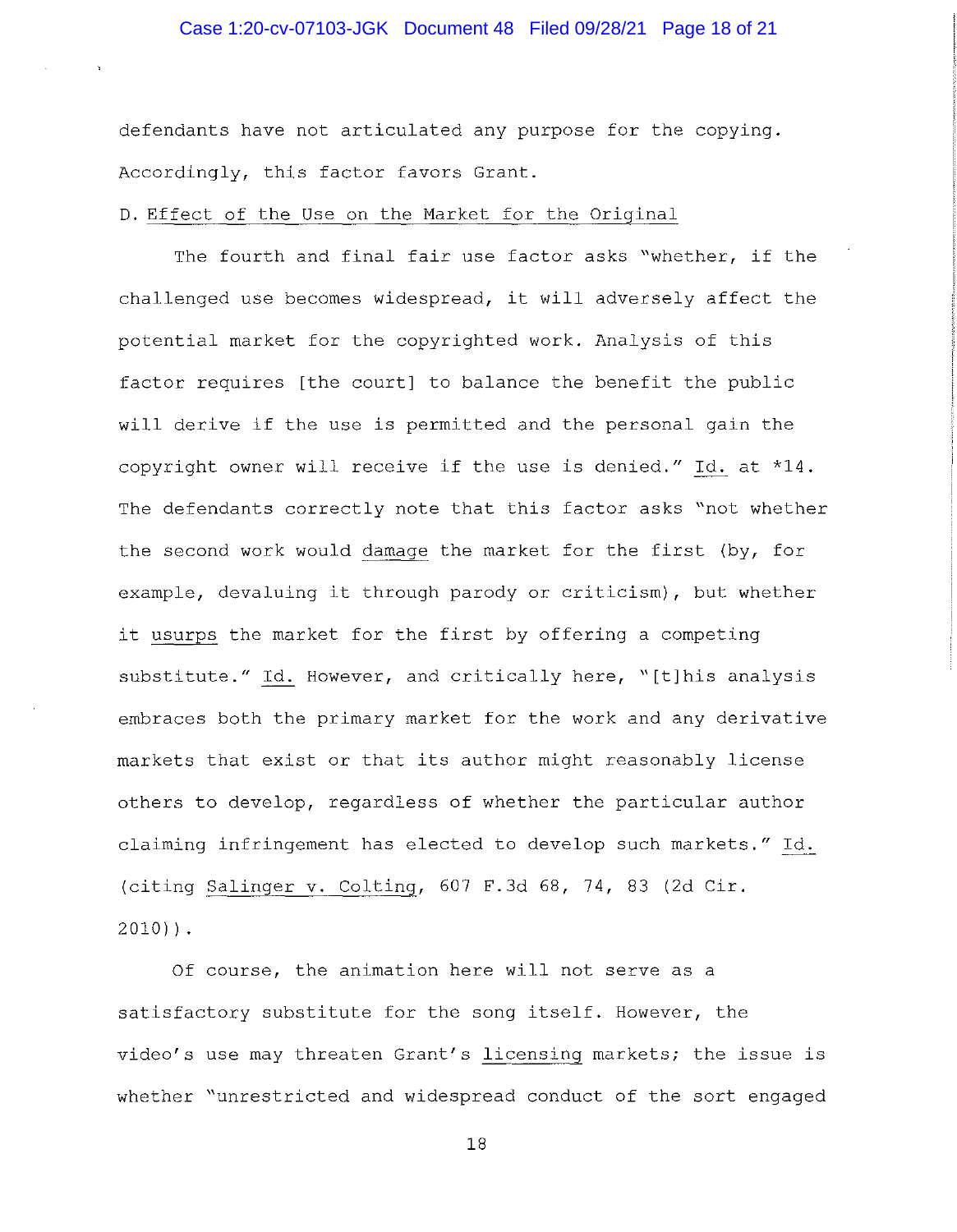in by [the defendants]" would substantially harm this potential market. Id. (quoting Campbell, 510 U.S. at 590). It is plain that widespread, uncompensated use of Grant's music in promotional videos-political or otherwise-would embolden wouldbe infringers and undermine Grant's ability to obtain compensation in exchange for licensing his music.

The defendants do not seriously dispute this. Rather, they argue that Grant has failed to offer evidence that he has entered, or intends to enter, the market for licensing music to promotional videos. But Grant bears no such burden, particularly in response to a motion to dismiss. The plaintiffs have satisfied any initial burden of identifying the relevant marketlicensing for promotional videos-as a market that the defendants' copying would harm. See id. at \*15 & n.11; ECF No. 24, at 21-23. It is the defendants who bear the ultimate burden of showing a lack of market harm, and they cannot do so based simply on the allegations in the Complaint. Cf. Andy Warhol Found., 2021 WL 3742835, at \*15; Henley, 733 F. Supp. 2d at 1162-63.

The fourth factor also "take[s] into account the public benefits the copying will likely produce." Google LLC v. Oracle Am., Inc., 141 S. Ct. 1183, 1206 (2021). Certainly political speech, and in particular "[t]he act of ridiculing and lampooning public figures[,] is a rich part of our First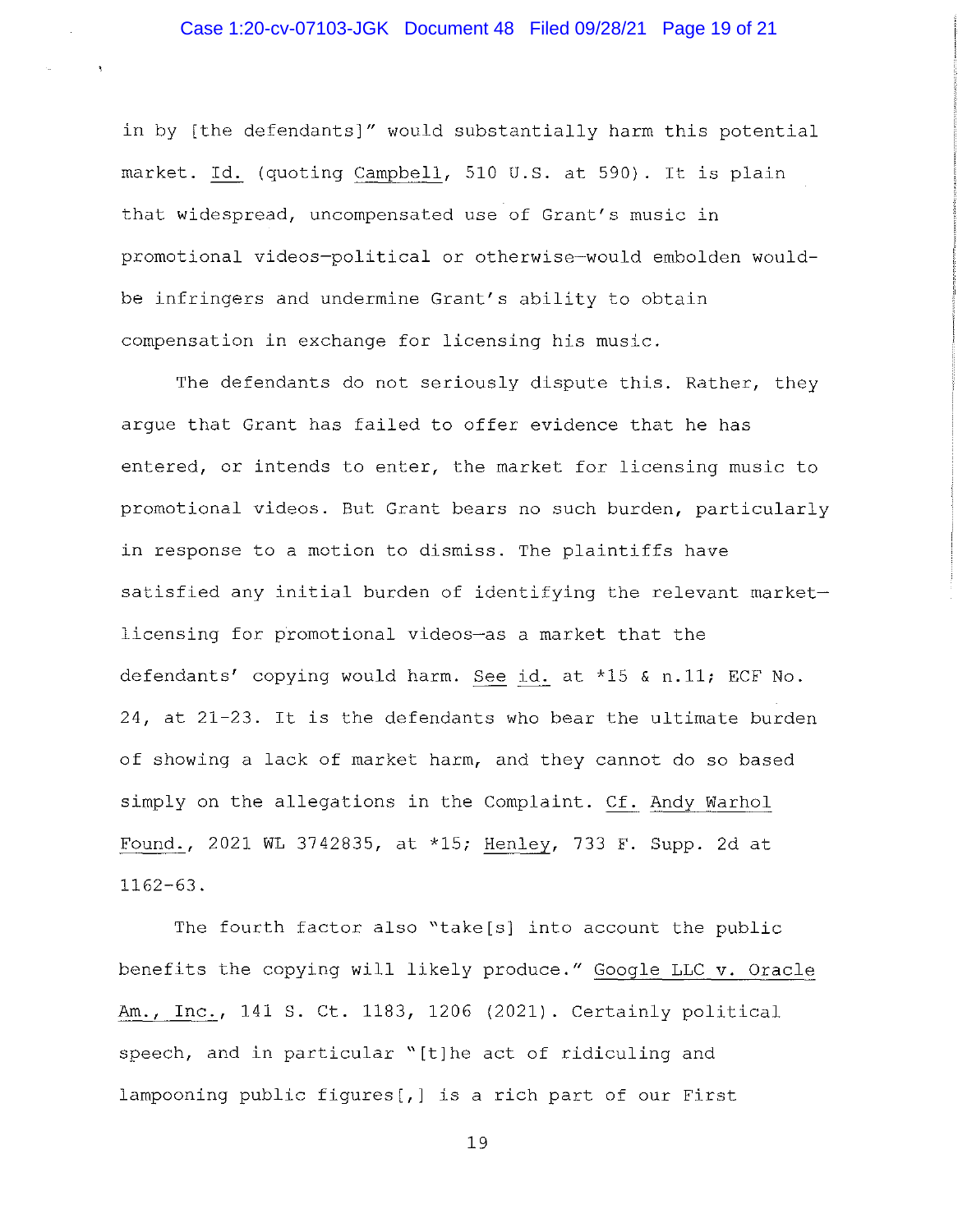Amendment tradition[.]" Henley, 733 F. Supp. 2d at 1154. However, denying the defendants' fair use defense in this caseespecially at this early stage in the litigation-will not chill legitimate political satire. Creators of satirical videos like the one at issue here must simply conform any use of copyrighted music with copyright law by, for example: paying for a license; obtaining the copyright owner's permission; or "transforming" the chosen song by altering it with "new expression, meaning, or message," Campbell, 510 U.S. at 579. The creator of the video here did none of that.

#### IV.

The Court has applied the foregoing fair use factors in light of the purposes of copyright, see Andy Warhol Found., 2021 WL 3742835, at \*5, and finds that each factor favors the plaintiffs at this stage. There is some inherent tension between the promotion of valuable political satire and the copyright protections of the existing art that satirists may wish to use as source material. But the copyright law "merely insist[s] that, just as artists must pay for their paint, canvas, neon tubes, marble, film, or digital cameras, if they choose to incorporate the existing copyrighted expression of other artists in ways that draw their purpose and character from that work  $\ldots$ ., they must pay for that material as well." Id. at \*17. The same principle applies to political satirists.